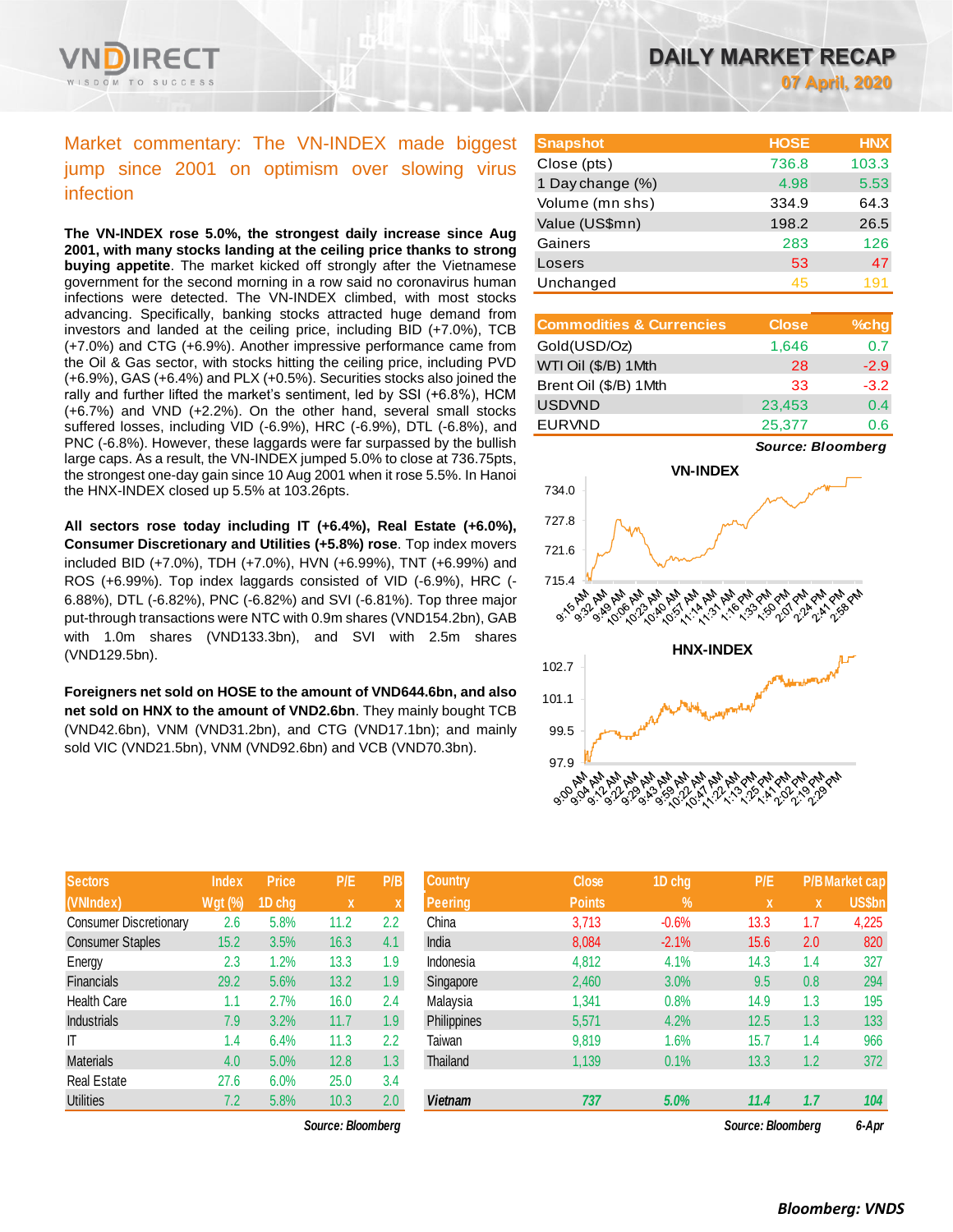

### **Market News**

**Oil pares losses as investors weigh chance of price-war truce.** Oil pared earlier losses amid signs Saudi Arabia and Russia are making progress on an agreement to curb crude output as the coronavirus wreaks havoc on the global economy. Futures erased most of an earlier loss of as much as 11% in New York to trade near US\$28 a barrel. Some progress was made in negotiations toward a pact between major producers on Sunday, according to diplomats, while U.S. President Donald Trump said he didn't think he'd need to resort to tariffs to get Saudi Arabia and Russia to reach a deal*. (Bloomberg)*

**US attracts most Vietnamese investment in three months***.* Vietnam invested US\$49.3m abroad in 3M20, with the United States being the biggest recipient. During the period, the country secured investment certificates for 27 projects worth US\$22.9m, while six others were permitted to add US\$26.4m. Accommodation and food services attracted US\$14.7m, accounting for 29.9% of the total investment by Vietnamese firms. They were followed by scientific and technological activities (US\$12m, 24.4%) and processing – manufacturing (US\$9m, 18.3%). The United States was the top recipient of Vietnamese capital in the first quarter with US\$20.1m, or 40.8% of the total. Singapore ranked second with US\$12.8m, accounting for 26%, and Cambodia stood third with US\$9.5m, making up 19.3%. Meanwhile, Vietnam granted investment licences to 758 new projects worth US\$5.5bn between January and March, up nearly 45% year on year, according to the Foreign Investment Agency under the Ministry of Planning and Investment. More than 230 existing projects registered to adjust their capital with an additional US\$1.07bn in the January-March period, equivalent to 82% of the same period last year. Meanwhile, the value of capital contributions and shares purchased by foreign investors in the country reached almost US\$2bn, equivalent to 34.4% of the same time in 2019. *(Vietnamnet.vn)*

### **Notable Corporate Events**

**Viet Dragon Securities Corporation (VDS VN HOSE)** – **Major change in shareholder**: The VDS chairman has recently sold 17m VDS shares to a Vietnamese investor. The transaction meant the chairman's ownership has been trimmed to more than 1m shares now, or 1,04% of the company. *(NDH.vn)*

*<to be continued>*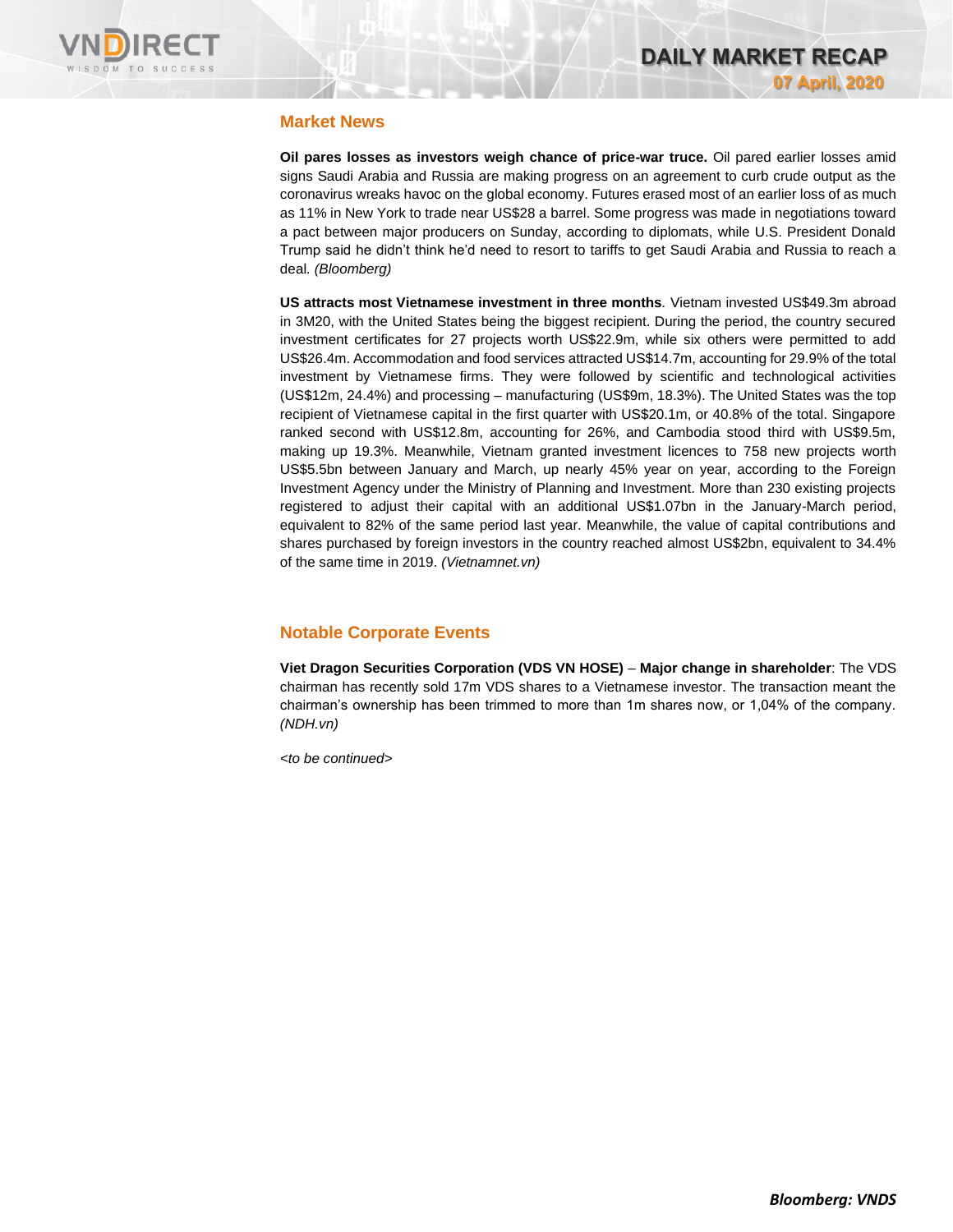#### Vľ ECT WISDOM TO SUCCESS

# **DAILY MARKET RECAP 07 April, 2020**

**COVERAGE SUMMARY**

| Ticker                                      | <b>Close price</b> | <b>Adjusted target</b><br>price | <b>Dividend yield</b> | <b>Potential return</b> | Rating      | <b>Latest report</b> |
|---------------------------------------------|--------------------|---------------------------------|-----------------------|-------------------------|-------------|----------------------|
| PC <sub>1</sub>                             | 11,150             | 17,200                          | 0.0%                  | 54.3%                   | <b>ADD</b>  | Link                 |
| <b>LPB</b>                                  | 6,000              | 10,000                          | 0.0%                  | 66.7%                   | <b>ADD</b>  | Link                 |
| <b>NLG</b>                                  | 20,000             | 39,600                          | 2.5%                  | 100.5%                  | <b>ADD</b>  | <b>Link</b>          |
| <b>ACV</b>                                  | 44,900             | 105,000                         | 0.0%                  | 133.9%                  | ADD         | Link                 |
| <b>DPM</b>                                  | 12,400             | 15,800                          | 8.1%                  | 35.5%                   | <b>ADD</b>  | Link                 |
| QNS                                         | 24,100             | 44,300                          | 2.1%                  | 85.9%                   | <b>ADD</b>  | Link                 |
| <b>LTG</b>                                  | 14,700             | 27,300                          | 10.9%                 | 96.6%                   | <b>ADD</b>  | Link                 |
| <b>VCB</b>                                  | 65,500             | 86,200                          | 1.2%                  | 32.8%                   | ADD         | Link                 |
| <b>MBB</b>                                  | 14,750             | 26,200                          | 4.1%                  | 81.7%                   | <b>ADD</b>  | Link                 |
| <b>VPB</b>                                  | 17,550             | 21,200                          | 0.0%                  | 20.8%                   | ADD         | Link                 |
| <b>TCM</b>                                  | 12,600             | 28,200                          | 4.2%                  | 128.0%                  | <b>ADD</b>  | <b>Link</b>          |
| <b>HPG</b>                                  | 17,650             | 29,700                          | 0.0%                  | 68.3%                   | ADD         | Link                 |
| <b>PVT</b>                                  | 8,610              | 18,100                          | 11.6%                 | 121.8%                  | <b>ADD</b>  | <b>Link</b>          |
| <b>STK</b>                                  | 14,650             | 22,400                          | 10.3%                 | 63.2%                   | <b>ADD</b>  | <b>Link</b>          |
| <b>AAA</b>                                  | 10,300             | 25,300                          | 19.7%                 | 165.4%                  | ADD         | Link                 |
| <b>PNJ</b>                                  | 51,900             | 86,200                          | 3.7%                  | 69.7%                   | ADD         | Link                 |
| <b>KDH</b>                                  | 18,300             | 28,300                          | 2.7%                  | 57.4%                   | <b>ADD</b>  | Link                 |
| <b>DCM</b>                                  | 5,690              | 8,900                           | 15.8%                 | 72.2%                   | <b>ADD</b>  | Link                 |
| <b>VTP</b>                                  | 108,400            | 111,000                         | 1.4%                  | 3.8%                    | <b>HOLD</b> | Link                 |
| ACB                                         | 19,100             | 30,400                          | 5.2%                  | 64.4%                   | ADD         | Link                 |
| GAS                                         | 59,200             | 61,800                          | 5.1%                  | 9.5%                    | <b>HOLD</b> | Link                 |
| <b>PVS</b>                                  | 10,300             | 24,100                          | 6.8%                  | 140.8%                  | ADD         | <b>Link</b>          |
| <b>PVD</b>                                  | 7,540              | 16,500                          | 0.0%                  | 118.8%                  | <b>ADD</b>  | Link                 |
| <b>MSH</b>                                  | 23,750             | 51,600                          | 14.7%                 | 132.0%                  | ADD         | Link                 |
| <b>MWG</b>                                  | 65,400             | 142,100                         | 2.3%                  | 119.6%                  | <b>ADD</b>  | <b>Link</b>          |
| <b>POW</b>                                  | 7,700              | 16,700                          | 0.0%                  | 116.9%                  | <b>ADD</b>  | Link                 |
| <b>TCB</b>                                  | 15,850             | 27,400                          | 0.0%                  | 72.9%                   | ADD         | $Link$               |
| <b>PPC</b>                                  | 22,200             | 27,879                          | 11.3%                 | 36.9%                   | ADD         | Link                 |
| <b>VIB</b>                                  | 13,500             | 21,200                          | 3.7%                  | 60.7%                   | ADD         | Link                 |
| <b>KBC</b>                                  | 11,800             | 17,500                          | 8.5%                  | 56.8%                   | <b>ADD</b>  | Link                 |
| <b>VNM</b>                                  | 95,000             | 131,000                         | 4.6%                  | 42.5%                   | ADD         | Link                 |
| <b>VHM</b>                                  | 57,700             | 104,300                         | 1.7%                  | 82.5%                   | ADD         | Link                 |
| <b>VJC</b>                                  | 99,900             | 142,200                         | 3.0%                  | 45.4%                   | ADD         | $Link$               |
| <b>VHC</b>                                  | 22,000             | 39,700                          | 4.6%                  | 85.1%                   | ADD         | Link                 |
| <b>VRE</b>                                  | 19,500             | 42,600                          | 0.0%                  | 118.5%                  | <b>ADD</b>  | $Link$               |
| <b>GMD</b>                                  | 15,200             | 29,500                          | 0.0%                  | 94.1%                   | ADD         | Link                 |
| $\overline{\mathsf{D}\mathsf{B}\mathsf{C}}$ | 19,150             | 30,700                          | 2.7%                  | 63.0%                   | ADD         | $Link$               |
| <b>FPT</b>                                  | 44,600             | 74,000                          | 4.5%                  | 70.4%                   | ADD         | $Link$               |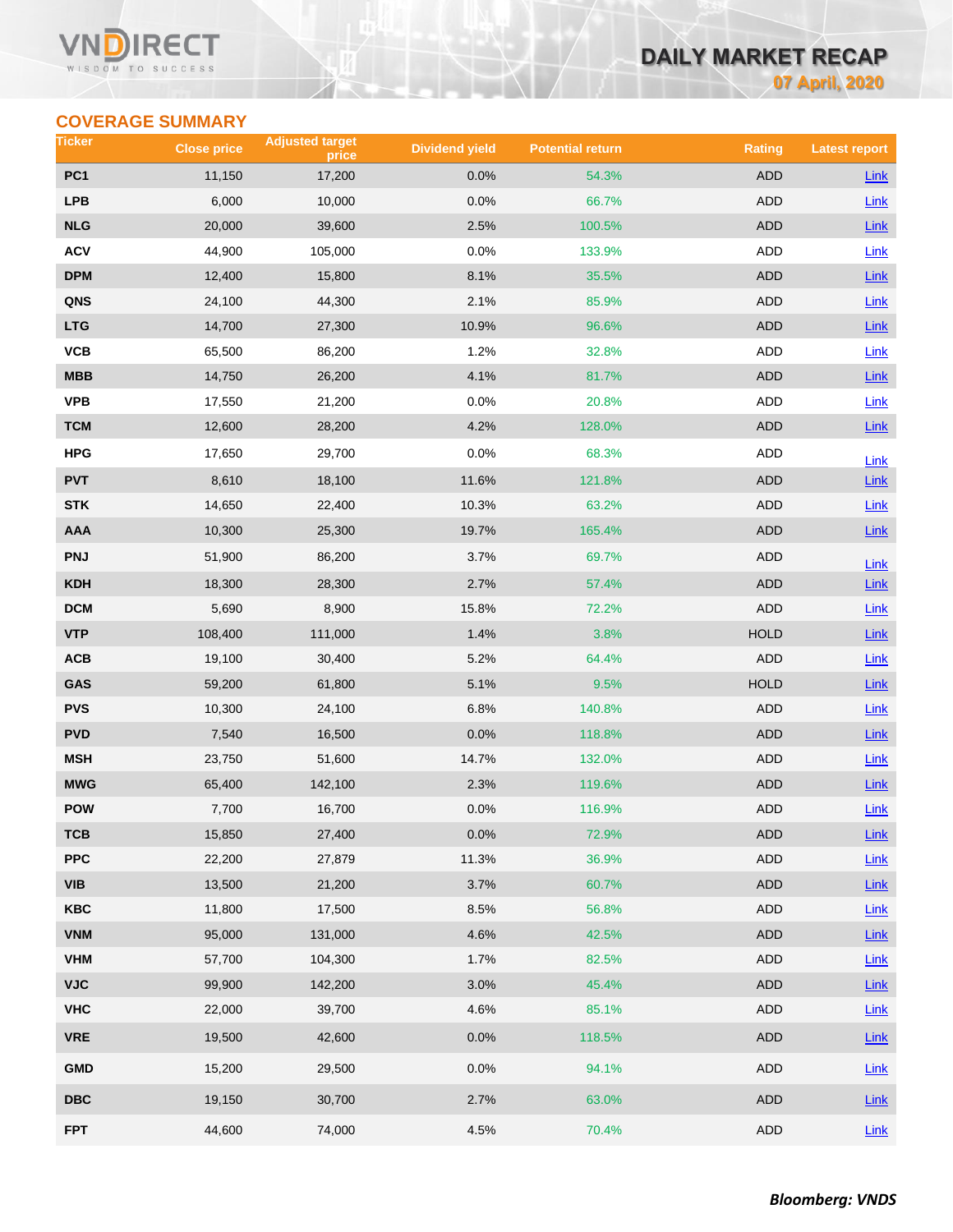### **MARKET MOVEMENTS**

WISDOM TO SUCCESS

**RECT** 

VND

| <b>HOSE</b>        |              |       |      |               |              |  |  |  |  |
|--------------------|--------------|-------|------|---------------|--------------|--|--|--|--|
| <b>Top gainers</b> |              |       |      |               | <b>VND</b>   |  |  |  |  |
| <b>Ticker</b>      | Last         | Cha   | %chq | Vol.          | <b>Index</b> |  |  |  |  |
|                    | <b>Price</b> |       |      |               | impact       |  |  |  |  |
| <b>BID</b>         | 36,700       | 2,400 | 7.00 | 1.88MLN       | 2.756        |  |  |  |  |
| TDH                | 6,730        | 440   | 7.00 | 1.61MLN       | 0.012        |  |  |  |  |
| <b>HVN</b>         | 20,650       | 1,350 | 6.99 | 1.51MLN       | 0.547        |  |  |  |  |
| TNT                | 1,530        | 100   | 6.99 | 191.080       | 0.001        |  |  |  |  |
| <b>ROS</b>         | 3,980        | 260   |      | 6.99 36.00MLN | 0.042        |  |  |  |  |

| <b>Top losers</b> |              |          |         |       | <b>VND</b>   |
|-------------------|--------------|----------|---------|-------|--------------|
| <b>Ticker</b>     | Last         | Cha      | %chq    | Vol.  | <b>Index</b> |
|                   | <b>Price</b> |          |         |       | impact       |
| VID               | 3.910        | $-290$   | $-6.90$ | 60    | $-0.002$     |
| <b>HRC</b>        | 34,500       | $-2,550$ | $-6.88$ | 140   | $-0.022$     |
| DTL               | 15,700       | $-1,150$ | $-6.82$ | 160   | $-0.020$     |
| <b>PNC</b>        | 10,250       | $-750$   | $-6.82$ | 4,290 | $-0.002$     |
| <b>SVI</b>        | 52.000       | $-3,800$ | $-6.81$ | 1,630 | $-0.014$     |

|               | <b>Top index movers</b> |       |      |         |              |  |  |  |  |
|---------------|-------------------------|-------|------|---------|--------------|--|--|--|--|
| <b>Ticker</b> | Last                    | Cha   | %chq | Vol.    | <b>Index</b> |  |  |  |  |
|               | <b>Price</b>            |       |      |         | impact       |  |  |  |  |
| <b>VIC</b>    | 97,300                  | 6,300 | 6.92 | 2.70MLN | 6.083        |  |  |  |  |
| <b>VHM</b>    | 61,700                  | 4,000 | 6.93 | 534.020 | 3.825        |  |  |  |  |
| <b>BID</b>    | 36,700                  | 2,400 | 7.00 | 1.88MLN | 2.756        |  |  |  |  |
| <b>VCB</b>    | 68,000                  | 2,500 | 3.82 | 2.11MLN | 2.647        |  |  |  |  |
| <b>GAS</b>    | 63,000                  | 3,800 | 6.42 | 1.51MLN | 2.076        |  |  |  |  |

| <b>Top index laggers</b> |              |          |         |         |              |  |  |  |  |
|--------------------------|--------------|----------|---------|---------|--------------|--|--|--|--|
| <b>Ticker</b>            | Last         | Cha      | %chq    | Vol.    | <b>Index</b> |  |  |  |  |
|                          | <b>Price</b> |          |         |         | impact       |  |  |  |  |
| QCG                      | 5,800        | $-300$   | $-4.92$ | 1.93MLN | $-0.024$     |  |  |  |  |
| <b>HRC</b>               | 34,500       | $-2,550$ | $-6.88$ | 140     | $-0.022$     |  |  |  |  |
| DTL                      | 15,700       | $-1,150$ | $-6.82$ | 160     | $-0.020$     |  |  |  |  |
| THI                      | 28,500       | $-1,400$ | $-4.68$ | 2,000   | $-0.020$     |  |  |  |  |
| CLL                      | 27,000       | $-1.600$ | $-5.59$ | 120     | $-0.016$     |  |  |  |  |

| <b>VND</b><br><b>Top liquidity</b> |              |       |      |         |              |  |  |  |  |
|------------------------------------|--------------|-------|------|---------|--------------|--|--|--|--|
| <b>Ticker</b>                      | Last         | Cha   | %chq | Val.    | <b>Index</b> |  |  |  |  |
|                                    | <b>Price</b> |       |      | (VNDbn) | impact       |  |  |  |  |
| VIC                                | 97,300       | 6,300 | 6.92 | 257     | 6.083        |  |  |  |  |
| <b>CTG</b>                         | 20,100       | 1,300 | 6.91 | 209     | 1.382        |  |  |  |  |
| <b>HPG</b>                         | 18,850       | 1,200 | 6.80 | 188     | 0.946        |  |  |  |  |
| <b>VNM</b>                         | 96.200       | 1,200 | 1.26 | 176     | 0.597        |  |  |  |  |
| VCB                                | 68.000       | 2,500 | 3.82 | 142     | 2.647        |  |  |  |  |

|                    |              | <b>HOSE</b> |         |               |              |                    |              | <b>HNX</b> |       |         |            |
|--------------------|--------------|-------------|---------|---------------|--------------|--------------------|--------------|------------|-------|---------|------------|
| <b>Top gainers</b> |              |             |         |               | <b>VND</b>   | <b>Top gainers</b> |              |            |       |         | <b>VND</b> |
| Ticker             | Last         | Chg         | $%$ chg | Vol.          | <b>Index</b> | Ticker             | Last         | Chg        | %chq  | Vol.    | Index      |
|                    | <b>Price</b> |             |         |               | impact       |                    | <b>Price</b> |            |       |         | impact     |
| BID                | 36,700       | 2,400       | 7.00    | 1.88MLN       | 2.756        | <b>ACM</b>         | 500          | 100        | 25.00 | 716.000 | 0.005      |
| <b>TDH</b>         | 6,730        | 440         | 7.00    | 1.61MLN       | 0.012        | <b>SPI</b>         | 800          | 100        | 14.29 | 9.400   | 0.002      |
| HVN                | 20,650       | 1,350       | 6.99    | 1.51MLN       | 0.547        | <b>MPT</b>         | 1.000        | 100        | 11.11 | 329,000 | 0.001      |
| <b>TNT</b>         | 1,530        | 100         | 6.99    | 191.080       | 0.001        | <b>APS</b>         | 2,200        | 200        | 10.00 | 23,800  | 0.005      |
| <b>ROS</b>         | 3,980        | 260         |         | 6.99 36.00MLN | 0.042        | <b>HHG</b>         | 1,100        | 100        | 10.00 | 69,600  | 0.003      |
|                    |              |             |         |               |              |                    |              |            |       |         |            |

| <b>Top losers</b> |              |          |         |       | <b>VND</b> | <b>Top losers</b> |              |        |          |               | <b>VND</b>   |
|-------------------|--------------|----------|---------|-------|------------|-------------------|--------------|--------|----------|---------------|--------------|
| Ticker            | Last         | Chg      | $%$ chg | Vol.  | Index      | Ticker            | Last         | Chg    | %chg     | Vol.          | <b>Index</b> |
|                   | <b>Price</b> |          |         |       | impact     |                   | <b>Price</b> |        |          |               | impact       |
| Vid               | 3.910        | $-290$   | $-6.90$ | 60    | $-0.002$   | <b>NHP</b>        | 300          | $-100$ | $-25.00$ | 96.500        | $-0.002$     |
| <b>HRC</b>        | 34,500       | $-2,550$ | $-6.88$ | 140   | $-0.022$   | <b>SPP</b>        | 600          | $-100$ | $-14.29$ | 25,300        | $-0.002$     |
| DTL               | 15,700       | $-1,150$ | $-6.82$ | 160   | $-0.020$   | SD <sub>5</sub>   | 4,300        | 100    | $-14.00$ | 5.700         | $-0.007$     |
| <b>PNC</b>        | 10,250       | $-750$   | $-6.82$ | 4,290 | $-0.002$   | <b>PVX</b>        | 700          | $-100$ | $-12.50$ | <b>.54MLN</b> | $-0.020$     |
| <b>SVI</b>        | 52,000       | $-3,800$ | $-6.81$ | .630  | $-0.014$   | MEC               | 900          | $-100$ | $-10.00$ | 200           | 0.000        |

| <b>Top index movers</b> |              |       |      |         | <b>VND</b>   | Top index movers |              | <b>VND</b> |         |         |              |
|-------------------------|--------------|-------|------|---------|--------------|------------------|--------------|------------|---------|---------|--------------|
| Ticker                  | Last         | Chg   | %chq | Vol.    | <b>Index</b> | Ticker           | Last         | Chg        | $%$ chg | Vol.    | <b>Index</b> |
|                         | <b>Price</b> |       |      |         | impact       |                  | <b>Price</b> |            |         |         | impact       |
| VIC                     | 97.300       | 6,300 | 6.92 | 2.70MLN | 6.083        | <b>ACB</b>       | 20,600       | 1.500      | 7.85    | 5.75MLN | 2.403        |
| <b>VHM</b>              | 61.700       | 4.000 | 6.93 | 534.020 | 3.825        | <b>SHB</b>       | 14.600       | 1.300      | 9.77    | 9.06MLN | 1.727        |
| BID                     | 36.700       | 2.400 | 7.00 | 1.88MLN | 2.756        | <b>PVS</b>       | 11.300       | 1.000      | 9.71    | 6.76MLN | 0.242        |
| <b>VCB</b>              | 68,000       | 2.500 | 3.82 | 2.11MLN | 2.647        | <b>DGC</b>       | 21,400       | 1.500      | 7.54    | 91.900  | 0.108        |
| GAS                     | 63,000       | 3,800 | 6.42 | 1.51MLN | 2.076        | <b>NVB</b>       | 8,400        | 200        | 2.44    | 1.24MLN | 0.079        |
|                         |              |       |      |         |              |                  |              |            |         |         |              |

| <b>Top index laggers</b> |              |          |         |         | <b>VND</b> | Top index laggers |              |          |          |               | <b>VND</b>   |
|--------------------------|--------------|----------|---------|---------|------------|-------------------|--------------|----------|----------|---------------|--------------|
| Ticker                   | Last         | Chg      | $%$ chg | Vol.    | Index      | Ticker            | Last         | Chg      | %chq     | Vol.          | <b>Index</b> |
|                          | <b>Price</b> |          |         |         | impact     |                   | <b>Price</b> |          |          |               | impact       |
| QCG                      | 5.800        | $-300$   | $-4.92$ | 1.93MLN | $-0.024$   | VNR               | 18.900       | $-1.100$ | $-5.50$  | 2.100         | $-0.022$     |
| <b>HRC</b>               | 34,500       | $-2.550$ | $-6.88$ | 140     | $-0.022$   | <b>PVX</b>        | 700          | $-100$   | $-12.50$ | <b>.54MLN</b> | $-0.020$     |
| DTL                      | 15.700       | $-1.150$ | $-6.82$ | 160     | $-0.020$   | <b>KLF</b>        | 1.500        | $-100$   | $-6.25$  | 5.35MLN       | $-0.017$     |
| THI                      | 28,500       | $-1,400$ | $-4.68$ | 2,000   | $-0.020$   | <b>DNP</b>        | 17,300       | $-200$   | $-1.14$  | 16.300        | $-0.012$     |
| CLL                      | 27,000       | $-1.600$ | $-5.59$ | 120     | $-0.016$   | <b>SHN</b>        | 8.400        | $-100$   | $-1.18$  | 10.100        | $-0.012$     |

| <b>Top liquidity</b> |                      |       |         |                 | <b>VND</b>             | <b>Top liquidity</b> |                      |       |         |                   | <b>VND</b>             |
|----------------------|----------------------|-------|---------|-----------------|------------------------|----------------------|----------------------|-------|---------|-------------------|------------------------|
| Ticker               | Last<br><b>Price</b> | Chg   | $%$ chg | Val.<br>(VNDbn) | <b>Index</b><br>impact | Ticker               | Last<br><b>Price</b> | Chg   | $%$ chg | Val.<br>(VNDbn)   | <b>Index</b><br>impact |
| VIC                  | 97,300               | 6,300 | 6.92    | 257             | 6.083                  | <b>SHB</b>           | 14,600               | 1,300 | 9.77    | 127               | 1.727                  |
| <b>CTG</b>           | 20.100               | 1.300 | 6.91    | 209             | 1.382                  | <b>ACB</b>           | 20,600               | 1,500 | 7.85    | 116               | 2.403                  |
| HPG                  | 18.850               | 1.200 | 6.80    | 188             | 0.946                  | <b>PVS</b>           | 11,300               | 1,000 | 9.71    | 76                | 0.242                  |
| <b>VNM</b>           | 96.200               | 1.200 | 1.26    | 176             | 0.597                  | <b>VCS</b>           | 59,500               | 2,200 | 3.84    | 43                | 0.071                  |
| VCB                  | 68,000               | 2,500 | 3.82    | 142             | 2.647                  | PVI                  | 30,500               | 800   | 2.69    | 36                | 0.029                  |
|                      |                      |       |         |                 |                        |                      |                      |       |         | Source: Bloomberg |                        |

*Source: Bloomberg*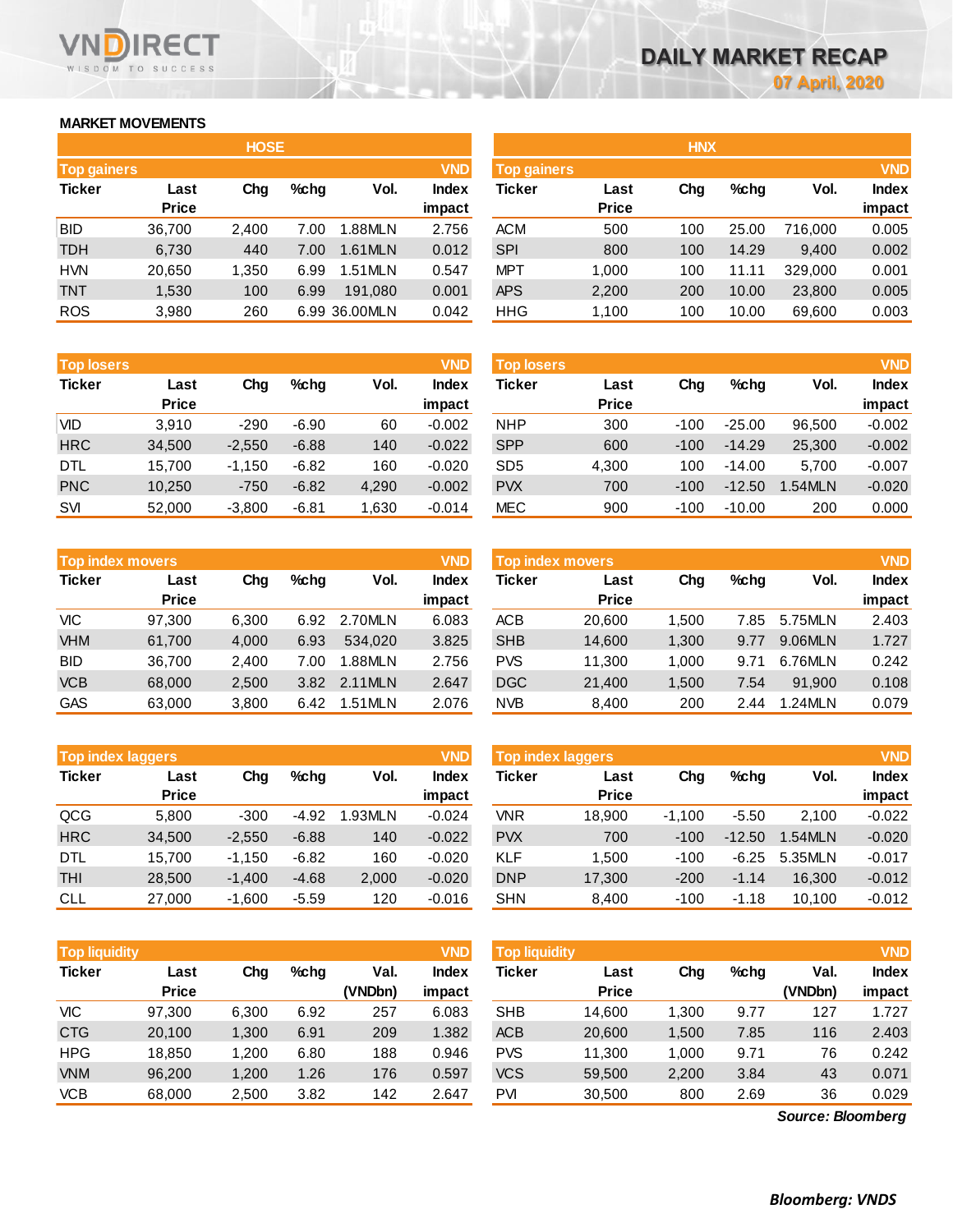

### **FOREIGN ACTIVITIES**

| Volume (Mn'shs)       | <b>HOSE</b> |       | HNX Value (VND'bn) | <b>HOSE</b> | <b>HNX</b> |
|-----------------------|-------------|-------|--------------------|-------------|------------|
| BUY                   | 12.4        | 0.7   | BUY                | 230.5       | 5.9        |
| % of market           | 3.9%        | 1.0%  | % of market        | 5.2%        | 0.9%       |
| <b>SELL</b>           | 33.2        | 1.1   | SELL               | 875.2       | 8.5        |
| % of market           | 10.4%       | 1.7%  | % of market        | 19.9%       | $1.4\%$    |
| <b>NET BUY (SELL)</b> | (20.8)      | (0.5) | NET BUY (SELL)     | (644.6)     | (2.6)      |

*Source: HSX, HNX*



| <b>YTD ACCUMULATION</b> |             |            |                       |             |                  |
|-------------------------|-------------|------------|-----------------------|-------------|------------------|
| Volume (MIn's hs)       | <b>HOSE</b> | <b>HNX</b> | Value (VND'bn)        | <b>HOSE</b> | <b>HNX</b>       |
| BUY                     | 036.9       | 37.3       | BUY                   | 38,092.3    | 429.6            |
| % of market             | 7.5%        | 1.2%       | % of market           | 15.3%       | 0.3%             |
| <b>SELL</b>             | 522.2       | 164.0      | <b>SELL</b>           | 48,070.9    | 1,692.2          |
| % of market             | 11.0%       | 5.4%       | % of market           | 19.3%       | 1.0%             |
| <b>NET BUY (SELL)</b>   | (485.3)     | (126.7)    | <b>NET BUY (SELL)</b> | (9,979)     | (1,262.6)        |
|                         |             |            |                       |             | Source: HSX, HNX |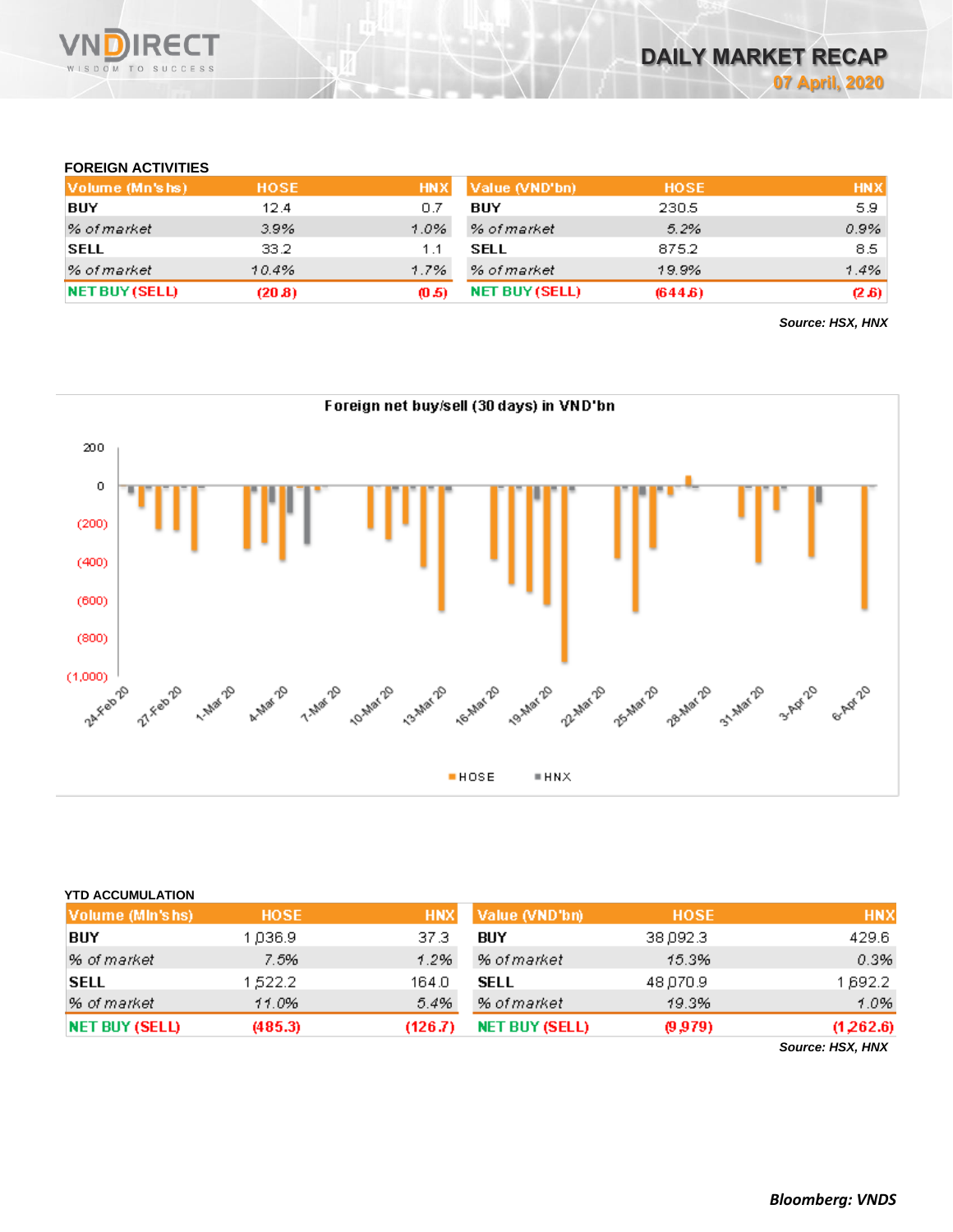#### **FOREIGN ACTIVITIES**

WISDOM TO SUCCESS

Vľ

RECT

|            |                               | <b>HOSE</b> |      |       |                 | <b>HNX</b>                    |               |               |      |       |                 |  |
|------------|-------------------------------|-------------|------|-------|-----------------|-------------------------------|---------------|---------------|------|-------|-----------------|--|
|            | Top buy by foreigners (value) |             |      |       | <b>WD'bn</b>    | Top buy by foreigners (value) |               | <b>VND'bn</b> |      |       |                 |  |
| Ticker     | Last<br>Price                 | Chg         | %chg | Value | Index<br>impact | Ticker                        | Last<br>Price | Chg           | %chg | Value | Index<br>impact |  |
| TCB        | 16,950                        | 1,100       | 6.94 | 426   | 1.099           | PVS                           | 11,300        | 1,000         | 9.71 | 4.0   | 0.000           |  |
| <b>WM</b>  | 96,200                        | 1,200       | 1.26 | 312   | 0.597           | TIG                           | 5,500         | 500           | 1000 | 1.1   | 0.000           |  |
| CTG        | 20,100                        | 1,300       | 6.91 | 17.1  | 1.382           | AMV                           | 13,500        | 1,000         | 8.00 | 0.1   | 0.000           |  |
| <b>MSN</b> | 55,900                        | 3,600       | 6.88 | 16.9  | 1.201           | CEO                           | 6,700         | 500           | 8.06 | 0.1   | 0.000           |  |
| <b>HPG</b> | 18,850                        | 1,200       | 6.80 | 106   | 0.946           | <b>BVS</b>                    | 9,000         | 400           | 465  | 0.1   | 0.000           |  |

| Top sell by foreigners (value) |        |       |      |       | <b>WD'bn</b>  | Top sell by foreigners (value) | <b>VND'bn</b> |      |      |       |        |
|--------------------------------|--------|-------|------|-------|---------------|--------------------------------|---------------|------|------|-------|--------|
| Ticker                         | Last   | Chg   | %chg | Value | Index         | Ticker                         | Last          | Chg  | %chq | Value | Index  |
|                                | Price  |       |      |       | <b>impact</b> |                                | Price         |      |      |       | impact |
| МC                             | 97,300 | 6,300 | 6.92 | 215.0 | 6.083         | TIG                            | 5,500         | 500  | 1000 | 3.2   | 0.000  |
| <b>WM</b>                      | 96,200 | 1,200 | 1.26 | 926   | 0.597         | ЮJ                             | 14,400        | 200  | 1.41 | 1.6   | 0.000  |
| ΧCΒ                            | 68,000 | 2,500 | 3.82 | 703   | 2.647         | ΙNG                            | 9,700         | 800  | 899  | 1.0   | 0.000  |
| <b>TCB</b>                     | 16,950 | 1,100 | 6.94 | 46.0  | 1.099         | DHT                            | 45,500        | ,300 | 294  | 0.5   | 0.000  |
| <b>VRE</b>                     | 20,850 | 1,350 | 6.92 | 398   | 0.898         | <b>SHS</b>                     | 6,900         | 400  | 6.15 | 0.4   | 0.000  |

|            | Top net buy by foreigners (value) |       |      |       | <b>WD'bn</b>  | Top net buy by foreigners (value) |               | <b>VND'bn</b> |      |       |        |
|------------|-----------------------------------|-------|------|-------|---------------|-----------------------------------|---------------|---------------|------|-------|--------|
| Ticker     | Last<br>Price                     | Chg   | %chg | Value | Index         | Ticker                            | Last<br>Price | Chg           | %chg | Value | Index  |
|            |                                   |       |      |       | <b>impact</b> |                                   |               |               |      |       | impact |
| CTG        | 20,100                            | 1,300 | 6.91 | 67    | .382          | PVS                               | 11,300        | 1,000         | 9.71 | 4.0   | 0.000  |
| <b>MSN</b> | 55,900                            | 3,600 | 6.88 | 6.1   | .201          | AMV                               | 13,500        | 000, ا        | 8.00 | 0.1   | 0.000  |
| PHR        | 38,850                            | 2,500 | 6.88 | 48    | 0.097         | CЕO                               | 6,700         | 500           | 8.06 | 0.1   | 0.000  |
| <b>SAB</b> | 132,000                           | 7,000 | 5.60 | 3.8   | 1.282         | VC3                               | 16,900        | ,200          | 764  | 0.1   | 0.000  |
| NVL        | 52,000                            | 100   | 0.19 | 22    | 0.028         | MST                               | 3,300         | 0             | 0.00 | 0.1   | 0.000  |

| Top net sell by foreigners (value) |              |       |      |         | <b>WD'bn</b> | Top net sell by foreigners (value) |        | <b>VND'bn</b> |       |         |        |
|------------------------------------|--------------|-------|------|---------|--------------|------------------------------------|--------|---------------|-------|---------|--------|
| Ticker                             | Last         | Chg   | %chg | Value   | Index        | Ticker                             | Last   | Chg           | %chg  | Value   | Index  |
|                                    | <b>Price</b> |       |      |         | impact       |                                    | Price  |               |       |         | impact |
| MC                                 | 97,300       | 6,300 | 6.92 | -212.5  | 6.083        | TIG                                | 5,500  | 500           | 10.00 | $-2.11$ | 0.000  |
| <b>VCB</b>                         | 68,000       | 2,500 | 3.82 | $-64.7$ | 2.647        | ЮJ                                 | 14,400 | 200           | 1.41  | $-1.63$ | 0.000  |
| WM                                 | 96,200       | ,200  | 1.26 | $-61.4$ | 0.597        | TNG                                | 9,700  | 800           | 899   | $-0.97$ | 0.000  |
| <b>WRE</b>                         | 20,850       | 1,350 | 6.92 | $-34A$  | 0.898        | DHT                                | 45,500 | ,300          | 294   | $-0.53$ | 0.000  |
| <b>VPB</b>                         | 18,750       | ,200  | 6.84 | $-25.7$ | 0.842        | <b>SHS</b>                         | 6,900  | 400           | 6.15  | $-0.39$ | 0.000  |

 $6-Apr-20$ 

Source: Bloomberg, HOSE, HNX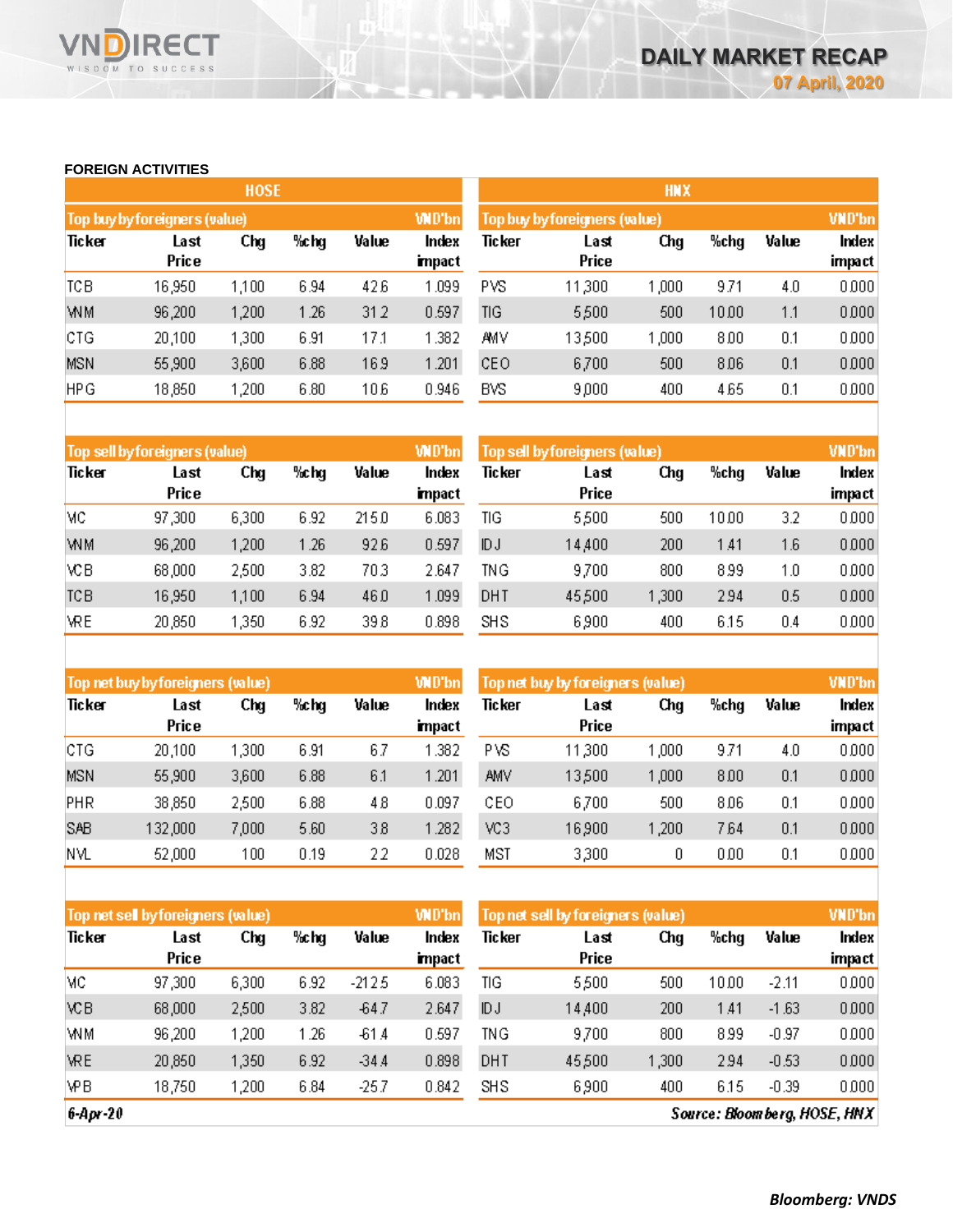## **TOP 60 MARKET CAP STOCKS SNAPSHOT ON HOSE**

**RECT** 

WISDOM TO SUCCESS

VN

| No. Ticker             | <b>Price</b>     |                    | Price change (%)   |                    |                | Mkt. Cap Outs. Vol. Float ratio |              |              | Avail. Fil Ave. daily vol. | P/E                       | P/B          | <b>ROE</b>   | <b>ROA</b> |
|------------------------|------------------|--------------------|--------------------|--------------------|----------------|---------------------------------|--------------|--------------|----------------------------|---------------------------|--------------|--------------|------------|
|                        | <b>VND</b>       | 1M                 | 3M                 | 6M                 | <b>US\$mln</b> | <b>MIn'shs</b>                  | $\%$         |              | $% (30 days-shs)$          | $\boldsymbol{\mathsf{x}}$ | $\pmb{\chi}$ | $\%$         | %          |
| 1 VIC VM               | 97,300           | $-7.3$             | $-15.0$            | $-17.5$            | 14,033         | 3,382                           | 23.2         | 22.2         | 923,363                    | 42.1                      | 4.2          | 11.7         | 2.2        |
| 2 VCB VM               | 68,000           | $-19.5$            | $-22.3$            | $-18.1$            | 10,754         | 3,709                           | 25.2         | 6.3          | 1,339,619                  | 13.6                      | 3.1          | 25.9         | 1.6        |
| 3 VHM VM               | 61,700           | $-23.7$            | $-26.0$            | $-30.8$            | 8,654          | 3,290                           | 29.1         | 34.3         | 958,106                    | 9.5                       | 3.6          | 43.8         | 13.7       |
| 4 VNM VM               | 96,200           | $-7.7$             | $-18.1$            | $-25.2$            | 7,143          | 1,741                           | 81.9         | 41.3         | 1,637,316                  | 17.6                      | 6.1          | 35.8         | 25.8       |
| 5 BID VM               | 36,700           | $-21.7$            | $-19.9$            | $-9.4$             | 6,294          | 4,022                           | 18.8         | 12.1         | 1,287,480                  | 15.5                      | 2.0          | 13.3         | 0.6        |
| 6 GAS VM               | 63,000           | $-18.7$            | $-35.6$            | $-37.3$            | 5,141          | 1,914                           | 4.2          | 45.6         | 601,043                    | 10.3                      | 2.5          | 25.4         | 19.1       |
| 7 SAB VM               | 132,000          | $-18.8$            | $-41.0$            | $-48.8$            | 3,609          | 641                             | 10.4         | 36.7         | 65,256                     | 17.7                      | 4.5          | 29.9         | 20.5       |
| 8 CTG VM               | 20,100           | $-22.1$            | $-5.9$             | $-2.4$             | 3,191          | 3,723                           | 35.5         | 0.3          | 7,472,074                  | 7.9                       | 1.0          | 13.2         | 0.8        |
| 9 MSN VM               | 55,900           | 2.8                | $-1.2$             | $-27.8$            | 2,786          | 1,169                           | 25.8         | 12.8         | 2,568,748                  | 11.7                      | 1.5          | 15.4         | 6.9        |
| 10 TCB VM              | 16,950           | $-23.1$            | $-26.5$            | $-28.2$            | 2,530          | 3,500                           | 79.6         | 0.0          | 2,917,073                  | 5.9                       | 1.0          | 17.8         | 2.9        |
| 11 VJC VM<br>12 HPG VM | 99,900<br>18,850 | $-17.1$<br>$-15.8$ | $-31.6$<br>$-21.5$ | $-27.4$<br>$-11.7$ | 2,231<br>2,219 | 524<br>2,761                    | 46.0<br>51.4 | 11.3<br>12.4 | 363,981<br>8,333,907       | 12.7<br>7.3               | 3.4<br>1.1   | 28.7<br>17.1 | 9.7<br>8.4 |
| 13 NVL VM              | 52,000           | $-3.7$             | $-6.8$             | $-18.2$            | 2,150          | 970                             | 23.5         | 32.4         | 586,046                    | 14.6                      | 2.3          | 16.6         | 4.3        |
| 14 PLX VM              | 40,100           | $-19.3$            | $-30.0$            | $-30.9$            | 2,036          | 1,191                           | 8.9          | 6.7          | 466,734                    | 11.5                      | 2.1          | 19.6         | 7.2        |
| 15 VRE VM              | 20,850           | $-26.8$            | $-38.0$            | $-34.6$            | 2,020          | 2,272                           | 39.7         | 17.1         | 2,390,838                  | 17.0                      | 1.8          | 10.3         | 7.7        |
| 16 VPB VM              | 18,750           | $-31.8$            | $-6.0$             | $-15.9$            | 1,949          | 2,438                           | 72.7         | 0.0          | 4,088,863                  | 5.5                       | 1.1          | 21.5         | 2.4        |
| 17 MBB VM              | 15,750           | $-23.7$            | $-24.8$            | $-30.5$            | 1,619          | 2,411                           | 74.7         | 0.0          | 7,070,449                  | 4.5                       | 1.0          | 22.1         | 2.0        |
| 18 GVR VM              | 9,100            | <b>N/A</b>         | <b>N/A</b>         | <b>N/A</b>         | 1,552          | 4,000                           | 100.0        | 12.4         | <b>N/A</b>                 | 11.0                      | 0.8          | 7.3          | 4.3        |
| 19 BVHVM               | 45,250           | $-17.9$            | $-33.1$            | $-37.8$            | 1,432          | 742                             | 31.9         | 20.1         | 482,579                    | 27.7                      | 1.8          | 6.7          | 0.9        |
| 20 FPT VM              | 47,500           | $-12.0$            | $-16.7$            | $-16.4$            | 1,381          | 682                             | 75.5         | 0.0          | 2,172,105                  | 10.3                      | 2.3          | 23.7         | 9.9        |
| 21 MWG VM              | 69,900           | $-32.2$            | $-39.1$            | $-43.2$            | 1,350          | 453                             | 89.9         | 0.0          | 1,386,092                  | 8.1                       | 2.5          | 36.3         | 11.0       |
| 22 HVN VM              | 20,650           | $-17.2$            | $-38.4$            | $-37.7$            | 1,249          | 1,418                           | 3.9          | 20.3         | 990,134                    | 12.6                      | 1.6          | 12.8         | 2.9        |
| 23 HDB VM              | 20,500           | $-26.8$            | $-24.1$            | $-25.5$            | 841            | 963                             | 72.1         | 7.4          | 1,740,730                  | 5.6                       | 1.0          | 20.8         | 1.6        |
| 24 POW VM              | 8,140            | $-19.4$            | $-28.3$            | $-36.7$            | 813            | 2,342                           | 87.9         | 36.7         | 3,273,171                  | 7.9                       | 0.7          | 9.4          | 4.4        |
| 25 EIB VM              | 15,500           | $-9.9$             | $-11.4$            | $-8.3$             | 813            | 1,229                           | 94.0         | 0.0          | 328,884                    | 22.0                      | 1.2          | 5.7          | 0.5        |
| 26 STB VM              | 8,930            | $-27.1$            | $-11.1$            | $-14.1$            | 687            | 1,804                           | 96.2         | 12.1         | 12,188,380                 | 6.6                       | 0.6          | 9.6          | 0.6        |
| 27 TPB VM              | 17,450           | $-20.7$            | $-17.5$            | $-22.1$            | 608            | 817                             | 53.3         | 0.0          | 344,207                    | 4.7                       | 1.1          | 26.1         | 2.1        |
| 28 HNG VM              | 12,700           | $-5.2$             | $-10.6$            | $-16.4$            | 600            | 1,109                           | 15.2         | 48.7         | 314,019                    | <b>N/A</b>                | 1.4          | $-22.5$      | $-8.6$     |
| 29 PNJ VM              | 55,500           | $-31.2$            | $-35.3$            | $-30.9$            | 533            | 225                             | 70.8         | 0.0          | 775,215                    | 10.4                      | 2.7          | 28.7         | 15.9       |
| 30 DHG VM              | 84,000           | $-11.6$            | $-7.9$             | $-8.5$             | 468            | 131                             | 5.6          | 45.7         | 39,135                     | 18.0                      | 3.3          | 18.8         | 15.2       |
| 31 BHN VM              | 44,000           | $-28.8$            | $-43.5$            | $-41.6$            | 435            | 232                             | 0.9          | 31.4         | 1,827                      | 18.5                      | 2.2          | 12.5         | 6.6        |
| 32 KDH VM              | 18,700           | $-23.7$            | $-29.4$            | $-25.8$            | 434            | 544                             | 74.5         | 4.8          | 271,538                    | 11.1                      | 1.3          | 12.6         | 7.8        |
| 33 REE VM              | 30,200           | $-5.6$             | $-17.1$            | $-19.3$            | 399            | 310                             | 57.8         | 0.0          | 711,082                    | 5.7                       | 0.9          | 16.6         | 9.3        |
| 34 LGC VM<br>35 PDR VM | 44,000<br>24,950 | $-2.2$<br>$-4.4$   | 4.8<br>$-2.7$      | 12.8<br>$-4.2$     | 362<br>349     | 193<br>328                      | 0.6<br>37.2  | 4.0<br>44.6  | 501<br>487,406             | 23.7<br>9.4               | 2.8          | 12.7<br>22.6 | 3.5<br>7.0 |
| 36 SBT VM              | 13,650           | $-32.1$            | $-26.6$            | $-23.1$            | 341            | 587                             | 18.8         | 94.0         | 2,356,399                  | 26.9                      | 1.9<br>1.1   | 4.4          | 1.8        |
| 37 PPC VM              | 23,600           | $-11.9$            | $-8.2$             | $-9.6$             | 323            | 321                             | 24.6         | 32.6         | 231,986                    | 6.0                       | 1.3          | 21.7         | 17.7       |
| 38 SSIVM               | 14,150           | $-15.3$            | $-22.3$            | $-34.5$            | 313            | 518                             | 83.7         | 48.2         | 2,780,013                  | 7.9                       | 0.8          | 9.9          | 3.6        |
| 39 GEX VM              | 14,500           | $-17.1$            | $-29.3$            | $-34.4$            | 302            | 488                             | 84.5         | 33.8         | 1,096,986                  | 10.7                      | 1.1          | 10.6         | 3.3        |
| 40 VGC VM              | 15,400           | $-16.8$            | $-14.4$            | $-19.6$            | 294            | 448                             | 12.3         | 35.9         | 355,250                    | 10.6                      | 1.1          | 10.3         | 3.6        |
| 41 VPI VM              | 41,300           | $-1.2$             | $-2.5$             | 0.2                | 282            | 160                             | 100.0        | 44.2         | 468,698                    | 12.6                      | 2.7          | 22.0         | 6.6        |
| 42 TCH VM              | 18,000           | $-42.4$            | $-46.4$            | $-24.7$            | 271            | 353                             | 50.0         | 44.4         | 1,428,595                  | 11.2                      | 1.4          | 12.9         | 8.0        |
| 43 HPX VM              | 27,200           | 15.2               | 18.3               | 18.5               | 267            | 230                             | 90.3         | 35.2         | 283,195                    | 14.2                      | 2.1          | 15.9         | 6.2        |
| 44 KBC VM              | 12,400           | $-15.6$            | $-17.9$            | $-17.3$            | 248            | 470                             | 74.4         | 25.7         | 2,294,911                  | 6.3                       | 0.6          | 10.0         | 5.5        |
| 45 VCF VM              | 207,000          | 5.1                | 9.2                | 17.5               | 235            | 27                              | 1.5          | 48.5         | 917                        | 8.1                       | 3.8          | 47.6         | 30.7       |
| 46 PHR VM              | 38,850           | $-18.8$            | $-0.6$             | $-36.1$            | 224            | 135                             | 32.7         | 41.0         | 563,082                    | 12.4                      | 2.1          | 15.1         | 8.2        |
| 47 NT2 VM              | 18,100           | $-9.0$             | $-15.4$            | $-23.8$            | 222            | 288                             | 32.3         | 31.5         | 326,687                    | 7.1                       | 1.3          | 19.0         | 9.2        |
| 48 SCS VM              | 101,000          | $-14.0$            | $-17.2$            | $-38.0$            | 217            | 50                              | 98.6         | 27.6         | 30,434                     | 10.9                      | 5.5          | 53.4         | 49.1       |
| 49 DPM VM              | 12,850           | 3.2                | 1.2                | $-9.2$             | 214            | 391                             | 36.7         | 30.9         | 727,800                    | 16.6                      | 0.6          | 4.7          | 3.3        |
| 50 NLG VM              | 20,000           | $-23.7$            | $-25.1$            | $-31.0$            | 213            | 250                             | 62.2         | 0.7          | 714,826                    | 5.4                       | 1.0          | 18.7         | 9.4        |
| 51 GMD VM              | 16,250           | $-14.7$            | $-27.0$            | $-40.8$            | 206            | 297                             | 81.0         | 0.0          | 369,266                    | 10.2                      | 0.8          | 8.1          | 5.1        |
| 52 CII VM              | 19,400           | $-10.2$            | $-15.7$            | $-20.7$            | 205            | 248                             | 81.8         | 22.9         | 633,666                    | 7.0                       | 0.9          | 12.9         | 2.7        |
| 53 DXG VM              | 8,890            | $-35.1$            | $-35.1$            | $-46.8$            | 197            | 519                             | 84.5         | 6.7          | 2,189,829                  | 3.1                       | 0.7          | 20.3         | 7.2        |
| 54 PAN VM              | 21,200           | 4.4                | $-5.4$             | $-8.6$             | 196            | 216                             | 78.4         | 4.7          | 54,010                     | 18.1                      | 1.2          | 6.9          | 2.5        |
| 55 HT1 VM              | 11,250           | $-19.4$            | $-22.9$            | $-30.1$            | 183            | 382                             | 99.7         | 42.6         | 79,822                     | 5.8                       | 0.8          | 14.1         | 7.1        |
| 56 VHC VM              | 23,500           | $-26.7$            | $-39.7$            | $-42.3$            | 182            | 182                             | 50.1         | 66.6         | 342,749                    | 3.2                       | 0.9          | 26.3         | 18.3       |
| 57 GEG VM              | 20,800           | $-10.5$            | $-21.4$            | $-23.5$            | 181            | 204                             | 58.6         | 12.2         | 319,593                    | 17.9                      | 1.8          | 10.3         | 4.6        |
| 58 PME VM              | 56,000           | $-12.2$            | 5.7                | 5.7                | 179            | 75                              | 25.4         | 37.9         | 31,167                     | 13.2                      | 2.1          | 17.1         | 14.5       |
| 59 HCM VM              | 13,550           | $-25.3$            | $-35.0$            | $-41.6$            | 176            | 305                             | 48.8         | 46.0         | 1,424,156                  | 9.5                       | 1.0          | 11.7         | 6.8        |
| 60 CTD VM              | 51,600           | $-26.3$            | $-1.9$             | $-43.4$            | 168            | 76                              | 67.4         | 2.3          | 198,485                    | 5.8                       | 0.5          | 8.2          | 4.3        |